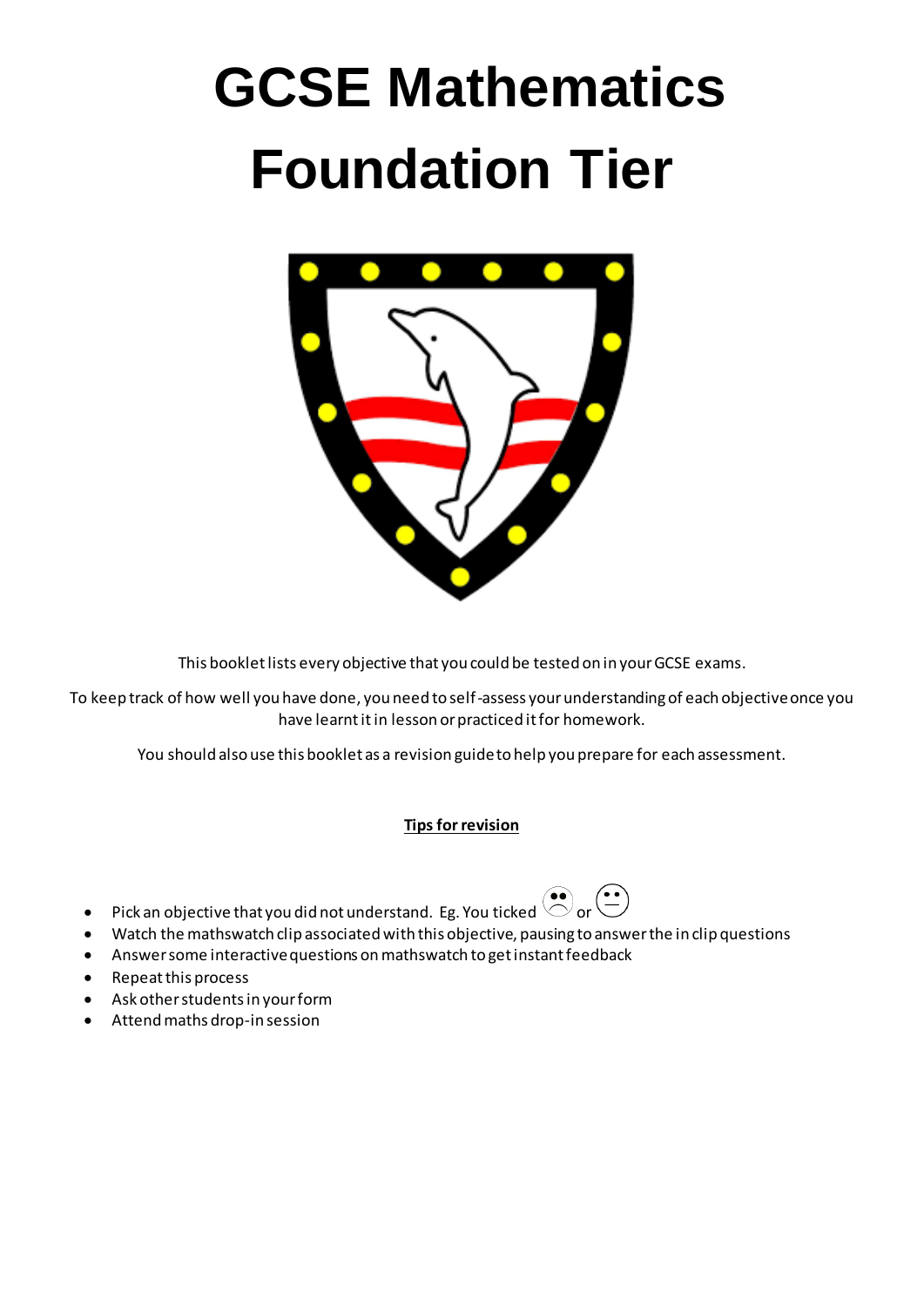#### **FOUNDATION– Unit 1: Number**

| Topic                           | Objective                                                                       | <b>MW</b> |  |  |
|---------------------------------|---------------------------------------------------------------------------------|-----------|--|--|
| 1.1 Calculations                | Use priority of operations with positive<br>and negative numbers.               | 75        |  |  |
|                                 | Simplify calculations by cancelling.                                            |           |  |  |
|                                 | Use inverse operations.                                                         | 21        |  |  |
| 1.2 Decimal numbers             | Round to a given number of decimal<br>place.                                    | 32        |  |  |
|                                 | Multiply and divide decimal numbers.                                            | 66/67     |  |  |
| 1.3 Place value                 | Write decimal numbers of millions.                                              |           |  |  |
|                                 | Round to a given number of significant<br>figures.                              | 90        |  |  |
|                                 | Estimate answers to calculations.                                               | 91        |  |  |
|                                 | Use one calculation to find the answer<br>to another.                           | 92        |  |  |
| 1.4 Factors and<br>multiples    | Recognise 2-digit prime numbers.                                                | 28        |  |  |
|                                 | Find factors and multiples of numbers.                                          | 28        |  |  |
|                                 | Find common factors and common<br>multiples of two numbers.                     | 79/80     |  |  |
|                                 | Find the HCF and LCM of two numbers<br>by listing.                              | 79/80     |  |  |
| 1.5 Squares, cubes and<br>roots | Find square roots and cube roots.                                               | 81        |  |  |
|                                 | Recognise powers of 2, 3, 4 and 5.                                              | 29/82     |  |  |
|                                 | Understand surd notation on a<br>calculator.                                    | 207a      |  |  |
| 1.6 Index notation              | Use index notation for powers of 10                                             | 29        |  |  |
|                                 | Use index notation in calculations                                              | 29        |  |  |
|                                 | Use the laws of indices                                                         | 131       |  |  |
| 1.7 Prime factors               | Write a number as the product of its<br>prime factors.                          | 78        |  |  |
|                                 | Use prime factor decomposition and<br>Venn diagrams to find the HCF and<br>LCM. | 79/80     |  |  |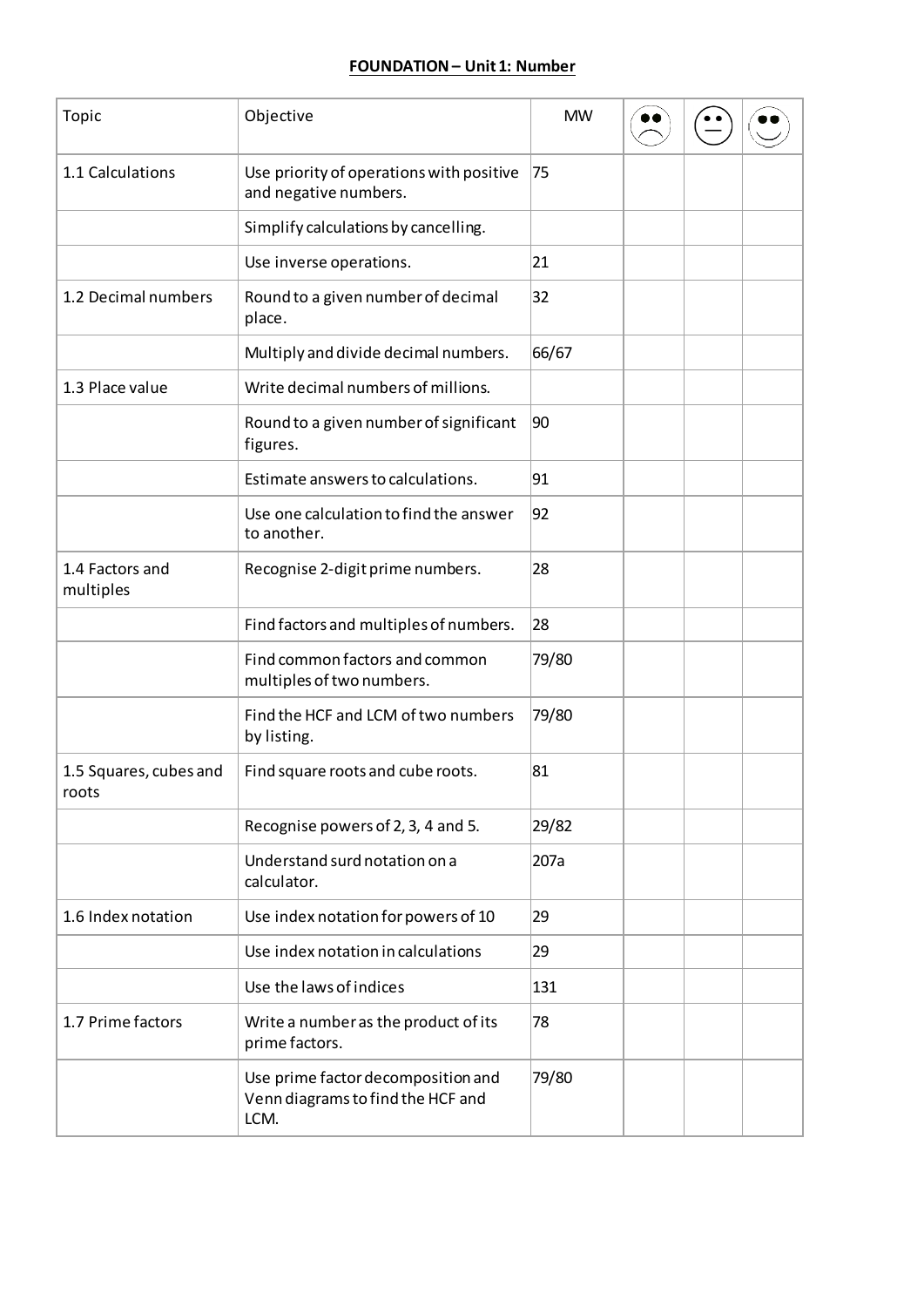## **FOUNDATION – Unit 2: Algebra**

| Topic                                 | Objective                                                            | <b>MW</b> |  |  |
|---------------------------------------|----------------------------------------------------------------------|-----------|--|--|
| 2.1 Algebraic<br>expressions          | Use correct algebraic notation.                                      | 33/34/35  |  |  |
|                                       | Write and simplify expressions.                                      |           |  |  |
| 2.2 Simplifying<br>expressions        | Use the index laws.                                                  | 131       |  |  |
|                                       | Multiply and divide expressions.                                     | 131       |  |  |
| 2.3 Substitution                      | Substitute numbers into expressions.                                 | 95        |  |  |
| 2.4 Formulae                          | Recognise the difference between a<br>formula and an expression.     | 137       |  |  |
|                                       | Substitute numbers into a simple<br>formula.                         | 95/137    |  |  |
| 2.5 Expanding brackets                | Expand brackets.                                                     | 93/134a   |  |  |
|                                       | Simplify expressions with brackets.                                  | 134a      |  |  |
|                                       | Substitute numbers into expressions<br>with brackets and powers.     | 95        |  |  |
| 2.6 Factorising                       | Recognise factors of algebraic terms.                                |           |  |  |
|                                       | Factorise algebraic expressions.                                     | 94        |  |  |
|                                       | Use the identity symbol $\equiv$ and the not<br>equals symbol $\neq$ | 137       |  |  |
| 2.7 Using expressions<br>and formulae | Write expressions and simple formulae<br>to solve problems.          | 137       |  |  |
|                                       | Use maths and science formulae.                                      | 137       |  |  |

# **FOUNDATION – Unit 3: Graphs, tables and charts**

| Topic                 | Objective                                                                      | <b>MW</b> |  |  |
|-----------------------|--------------------------------------------------------------------------------|-----------|--|--|
| 3.1 Frequency tables  | Designing tables and data collection<br>sheets.                                | 15        |  |  |
|                       | Reading data from tables.                                                      | 15        |  |  |
| 3.2 Two-way tables    | Use data from tables.                                                          | 61        |  |  |
|                       | Design and use two-way tables.                                                 | 61        |  |  |
| 3.3 Representing data | Draw and interpret comparative and<br>composite bar charts.                    | 15        |  |  |
|                       | Interpret and compare data shown in<br>bar charts, line graphs and histograms. | 15/64/65a |  |  |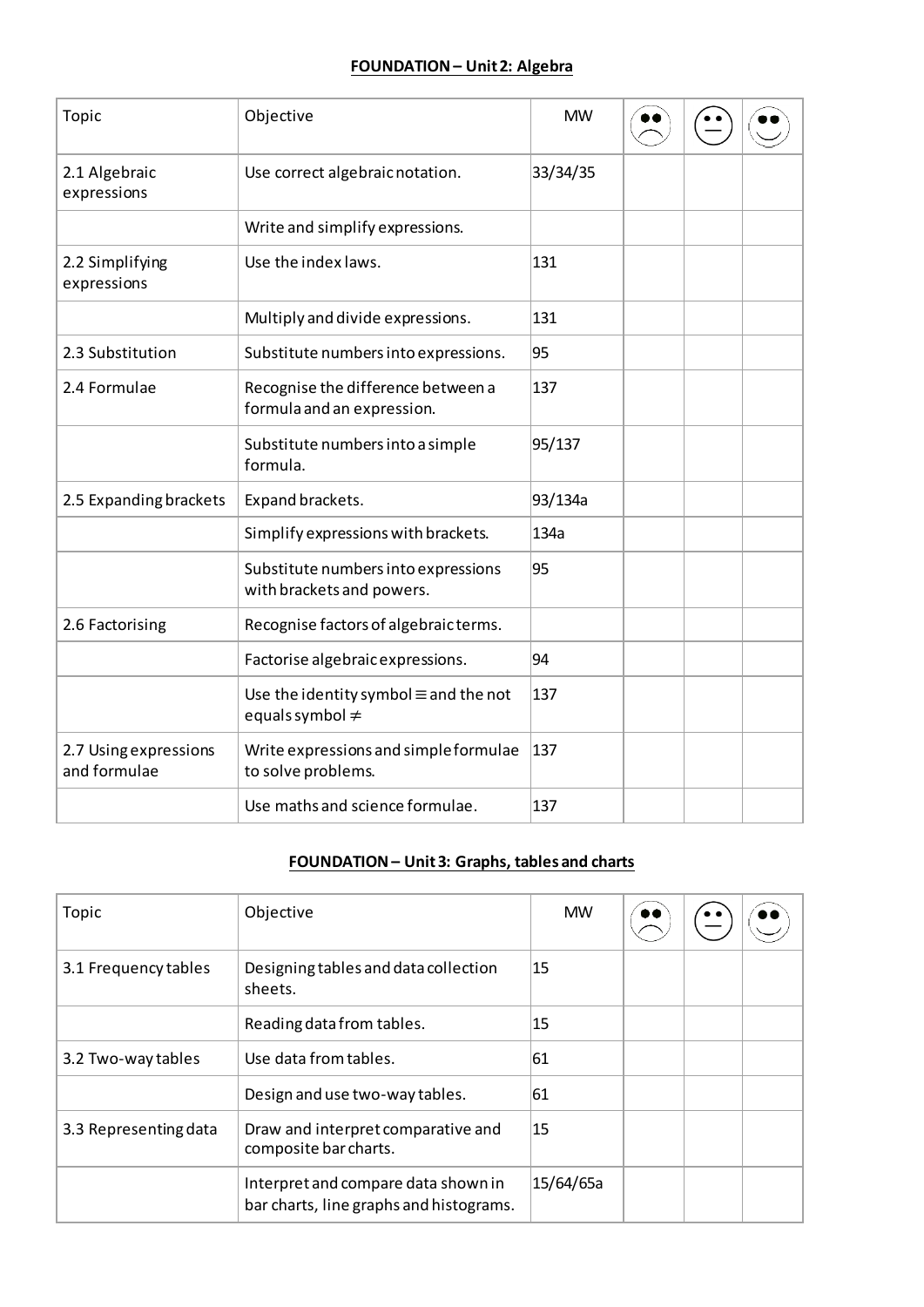| 3.4 Time series               | Plot and interpret time series graphs.                                               | 153  |  |  |
|-------------------------------|--------------------------------------------------------------------------------------|------|--|--|
|                               | Use trends to predict what might<br>happen in the future.                            | 153  |  |  |
| 3.5 Stem and leaf<br>diagrams | Construct and interpret stem and leaf<br>and back-to-back stem and leaf<br>diagrams. | 128b |  |  |
| 3.6 Pie charts                | Draw and interpret pie charts.                                                       | 128a |  |  |
| 3.7 Scatter graphs            | Plot and interpret scatter graphs.                                                   | 129  |  |  |
|                               | Determine whether or not there is a<br>relationship between sets of data.            | 129  |  |  |
| 3.8 Line of best fit          | Draw a line of best fit on a scatter<br>graph.                                       | 129  |  |  |
|                               | Use the line of best fit to predict values. 129                                      |      |  |  |

# **FOUNDATION – Unit 4: Fractions and percentages**

| Topic                            | Objective                                               | <b>MW</b>   |  |  |
|----------------------------------|---------------------------------------------------------|-------------|--|--|
| 4.1 Working with<br>fractions    | Compare fractions                                       | 24/25/26/70 |  |  |
|                                  | Add and subtract fractions                              | 71a/71b     |  |  |
|                                  | Use fractions to solve problems                         | 71a/71b     |  |  |
| 4.2 Operations with<br>fractions | Find a fraction of a quantity or<br>measurement         | 72          |  |  |
|                                  | Use fractions to solve problems                         |             |  |  |
| 4.3 Multiplying fractions        | Multiply whole numbers, fractions and<br>mixed numbers. | 73          |  |  |
|                                  | Simplify calculations by cancelling.                    | 73          |  |  |
| 4.4 Dividing fractions           | Divide a whole number by a fraction.                    | 74          |  |  |
|                                  | Divide a fraction by a whole number or<br>a fraction.   | 74          |  |  |
| 4.5 Fractions and<br>decimals    | Convert fractions to decimals and vice<br>versa.        | 84/85       |  |  |
|                                  | Use decimals to find quantities.                        |             |  |  |
|                                  | Write one number as a fraction of<br>another.           |             |  |  |
| 4.6 Fractions and<br>percentages | Convert percentages to fractions and<br>vice versa.     | 84/85       |  |  |
|                                  | Write one number as a percentage of<br>another.         | 88/89       |  |  |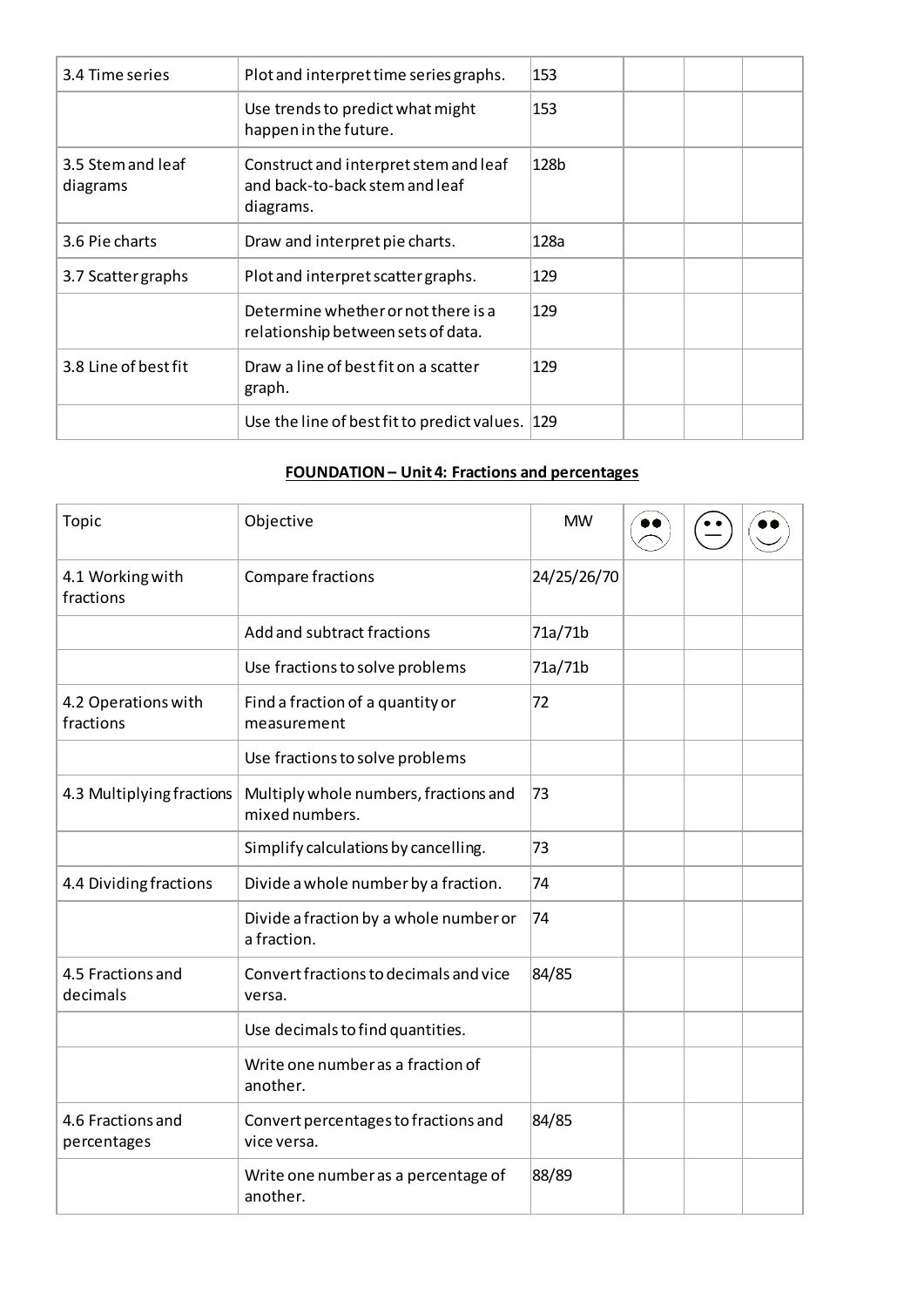| 4.7 Calculating<br>percentages 1 | Convert percentages to decimals and<br>vice versa. | 84/85 |  |  |
|----------------------------------|----------------------------------------------------|-------|--|--|
|                                  | Find a percentage of a quantity.                   | 86/87 |  |  |
|                                  | Use percentages to solve problems.                 | 111   |  |  |
|                                  | Calculate simple interest.                         | 111   |  |  |
| 4.8 Calculating<br>percentages 2 | Calculate percentage increases and<br>decreases.   | 108   |  |  |
|                                  | Use percentages in real-life situations.           | 108   |  |  |
|                                  | Calculate VAT (value added tax).                   | 108   |  |  |

# **FOUNDATION – Unit 5: Equations, inequalities and sequences**

| Topic                                  | Objective                                                                                | <b>MW</b>  |  |  |
|----------------------------------------|------------------------------------------------------------------------------------------|------------|--|--|
| 5.1 Solving equations 1                | Understand and use inverse equations.                                                    | 135a       |  |  |
|                                        | Rearrange simple linear equations.                                                       | 136        |  |  |
|                                        | Solve simple linear equations.                                                           | 135a       |  |  |
| 5.2 Solving equations 2                | Solve two-step equations                                                                 | 135a       |  |  |
| 5.3 Solving equations<br>with brackets | Solve linear equations with brackets.                                                    | 135a       |  |  |
|                                        | Solve equations with unknowns on both 135a<br>sides.                                     |            |  |  |
| 5.4 Introducing<br>inequalities        | Use correct notation to show inclusive<br>and exclusive inequalities.                    | 138/139    |  |  |
|                                        | Solve simple linear inequalities.                                                        | 138/139    |  |  |
|                                        | Write down whole numbers which<br>satisfy an inequality.                                 | 138/139    |  |  |
|                                        | Represent inequalities on a number<br>line.                                              | 138/139    |  |  |
| 5.5 More inequalities                  | Solve two-sided inequalities.                                                            | 138/139    |  |  |
| 5.6 More formulae                      | Substitute values into formulae and<br>solve equations.                                  | 95         |  |  |
|                                        | Change the subject of a formula.                                                         | 136        |  |  |
|                                        | Know the difference between an<br>expression, an equation, a formula and<br>an identity. | 137        |  |  |
| 5.7 Generating<br>sequences            | Recognise and extend sequences.                                                          | 37/104/141 |  |  |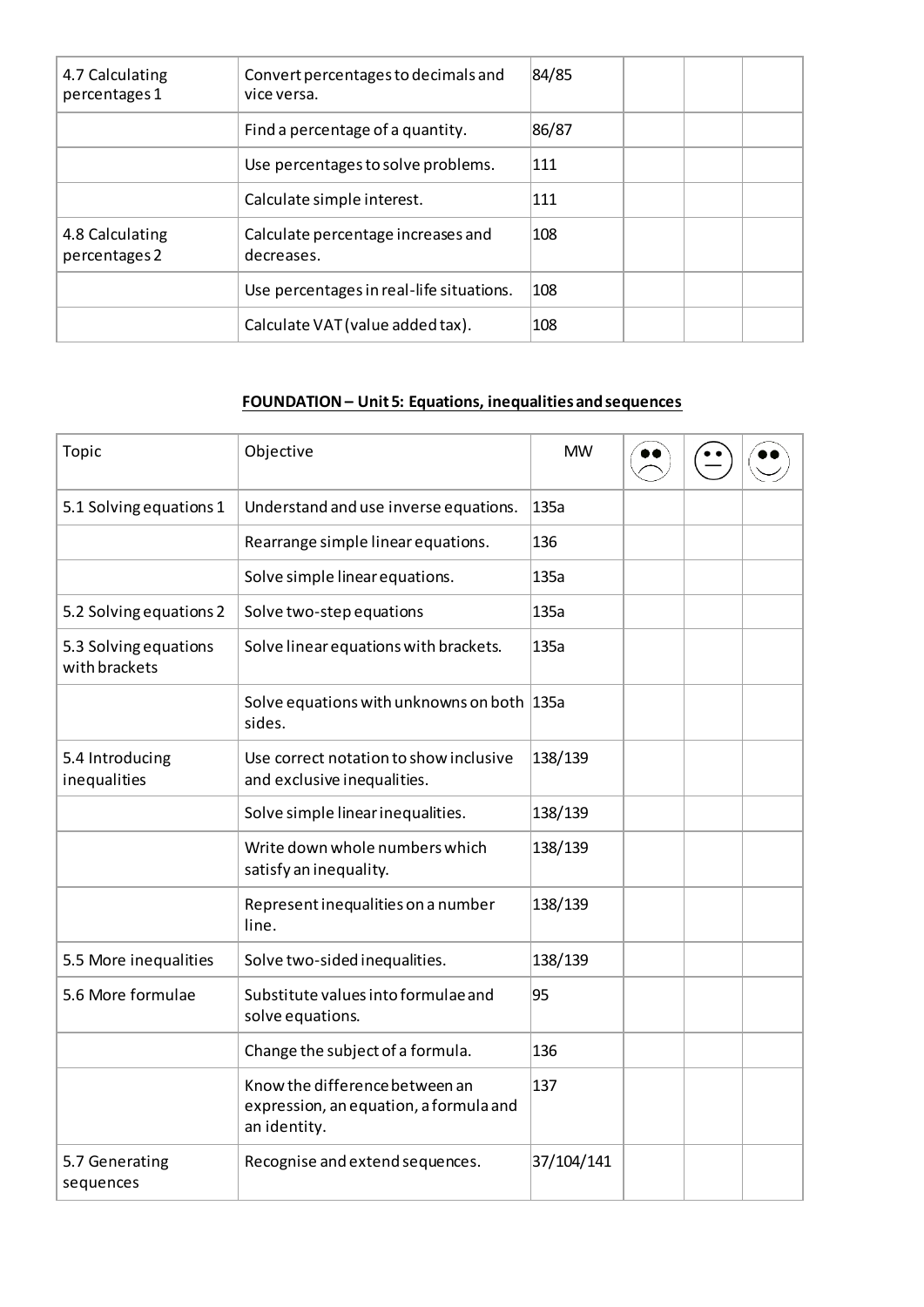| 5.8 Using the nth term<br>of a sequence | Use the nth term to generate terms of a $ 102/103 $<br>sequence. |         |  |  |
|-----------------------------------------|------------------------------------------------------------------|---------|--|--|
|                                         | Find the nth term of an arithmetic<br>sequence.                  | 102/103 |  |  |

## **FOUNDATION – Unit 6: Angles**

| Topic                                    | Objective                                                                      | <b>MW</b>            |  |  |
|------------------------------------------|--------------------------------------------------------------------------------|----------------------|--|--|
| 6.1 Properties of shapes                 | Solve geometric problems using side<br>and angle properties of quadrilaterals. | 13/45                |  |  |
|                                          | Identify congruent shapes.                                                     | 12 <sub>b</sub>      |  |  |
| 6.2 Angles in parallel<br>lines          | Understand and use the angle<br>properties of parallellines.                   | 120                  |  |  |
|                                          | Find missing angles using corresponding 120<br>and alternate angles.           |                      |  |  |
| 6.3 Angles in triangles                  | Solve angle problems in triangles.                                             | 121/122              |  |  |
|                                          | Understand angle proofs about<br>triangles.                                    |                      |  |  |
| 6.4 Exterior and interior<br>angles      | Calculate the interior and exterior<br>angles of regular polygons.             | 123                  |  |  |
| 6.5 More exterior and<br>interior angles | Calculate the interior and exterior<br>angles of polygons.                     | 123                  |  |  |
|                                          | Explain why some polygons fit together<br>and some others do not               | 12a                  |  |  |
| 6.6 Geometrical<br>patterns              | Solve angle problems using equations.                                          | 120/121/<br>122/135b |  |  |
|                                          | Solve geometrical problems showing<br>reasoning.                               |                      |  |  |

# **FOUNDATION – Unit 7: Averages and range**

| Topic                         | Objective                                                        | <b>MW</b>        |  |  |
|-------------------------------|------------------------------------------------------------------|------------------|--|--|
| 7.1 Mean and range            | Calculate the mean from a list and from<br>a frequency table.    | 62/130a          |  |  |
|                               | Compare sets of data using the mean<br>and range.                | 62/130a          |  |  |
| 7.2 Mode, median and<br>range | Find the mode, median and range from<br>a stem and leaf diagram. | 128 <sub>b</sub> |  |  |
|                               | Identify outliers.                                               |                  |  |  |
|                               | Estimate the range from a grouped<br>frequency table.            | 130 <sub>b</sub> |  |  |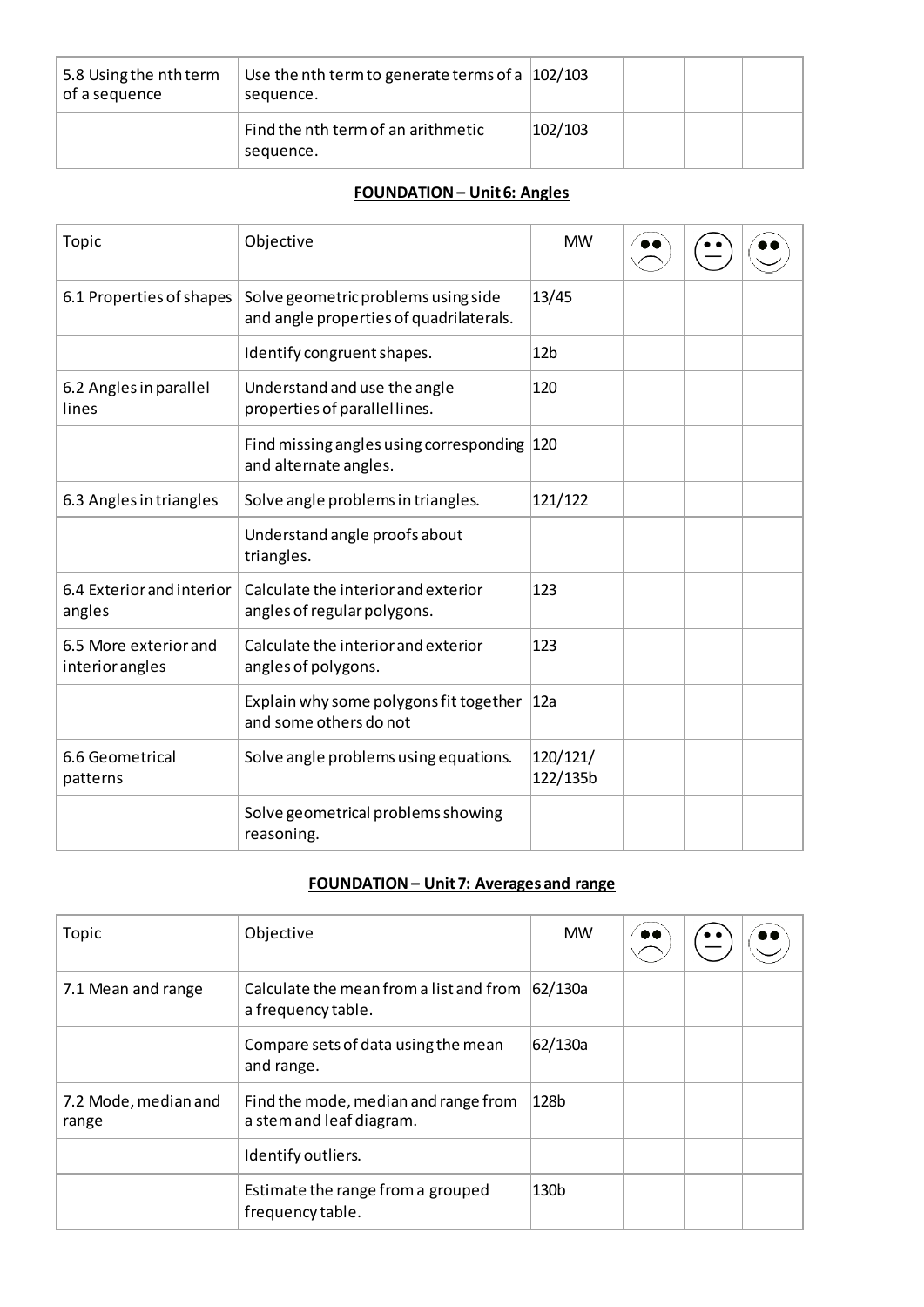| 7.3 Types of average | Recognise the advantages and<br>disadvantages of each type of average. | 62               |  |  |
|----------------------|------------------------------------------------------------------------|------------------|--|--|
|                      | Find the modal class.                                                  | 130 <sub>b</sub> |  |  |
|                      | Find the median from a frequency table. 130b                           |                  |  |  |
|                      | 7.4 Estimating the mean   Estimate the mean of grouped data.           | 130 <sub>b</sub> |  |  |
| 7.5 Sampling         | Understand the need for sampling.                                      | 152              |  |  |
|                      | Understand how to avoid bias.                                          | 152              |  |  |

## **FOUNDATION – Unit 8: Perimeter, area and volume 1**

| Topic                                              | Objective                                                                            | <b>MW</b>             |  |  |
|----------------------------------------------------|--------------------------------------------------------------------------------------|-----------------------|--|--|
| 8.1 Rectangles,<br>parallelograms and<br>triangles | Calculate the perimeter and area of<br>rectangles, parallelograms and<br>triangles.  | 52/53/54/55           |  |  |
|                                                    | Estimate lengths, areas and costs.                                                   |                       |  |  |
|                                                    | Calculate a missing length, given the<br>area.                                       | 52/53/54/55           |  |  |
| 8.2 Trapezia and<br>changing units                 | Calculate the area and perimeter of<br>trapezia.                                     | 56                    |  |  |
|                                                    | Find the height of a trapezium given its<br>area.                                    | 56                    |  |  |
|                                                    | Convert between area measures.                                                       |                       |  |  |
| 8.3 Area of compound<br>shapes                     | Calculate the perimeter and area of<br>shapes made from triangles and<br>rectangles. | 52/53/54<br>/55/56    |  |  |
|                                                    | Calculate areas in hectares, and convert<br>between ha and m2.                       |                       |  |  |
| 8.4 Surface area of 3D<br>solids                   | Calculate the surface area of a cuboid.                                              | 114a                  |  |  |
|                                                    | Calculate the surface area of a prism.                                               | 114 <sub>b</sub>      |  |  |
| 8.5 Volume of prisms                               | Calculate the volume of a cuboid.                                                    | 115                   |  |  |
|                                                    | Calculate the volume of a prism.                                                     | 119                   |  |  |
| 8.6 More volume and<br>surface area                | Solve problems involving surface area<br>and volume.                                 | 114a/114b/<br>115/119 |  |  |
|                                                    | Convert between measures of volume.                                                  |                       |  |  |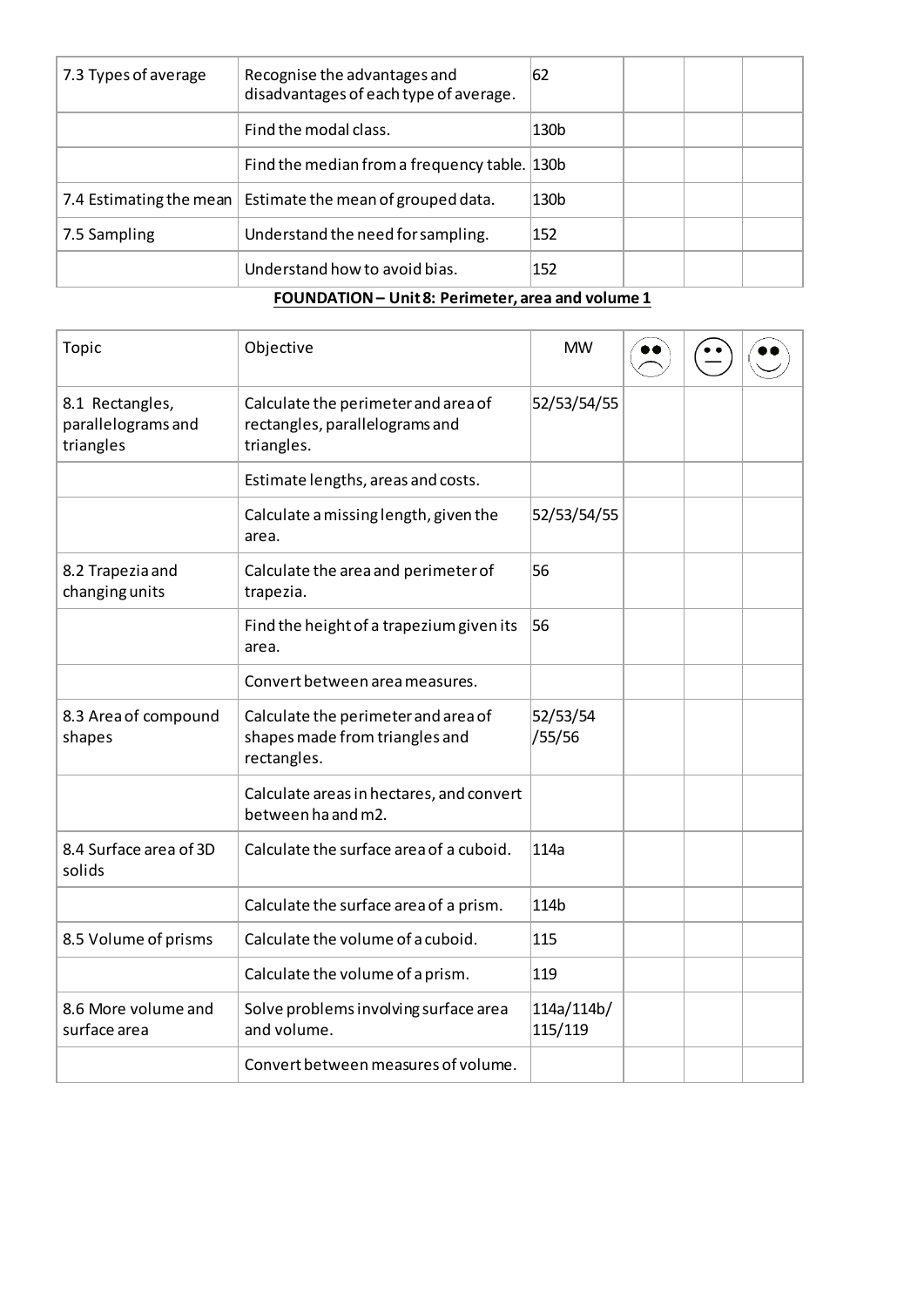## **FOUNDATION – Unit 9: Graphs**

| Topic                        | Objective                                                              | <b>MW</b> |  |  |
|------------------------------|------------------------------------------------------------------------|-----------|--|--|
| 9.1 Coordinates              | Find the midpoint of a line segment.                                   | 133       |  |  |
|                              | Recognise, name and plot straight-line<br>graphs parallel to the axes. |           |  |  |
| 9.2 Linear graphs            | Generate and plot coordinates from a<br>rule.                          | 96        |  |  |
|                              | Plot straight-line graphs from tables of<br>values.                    | 96        |  |  |
|                              | Draw graphs to represent relationships. 96                             |           |  |  |
| 9.3 Gradient                 | Find the gradient of a line.                                           | 97        |  |  |
|                              | Identify and interpret the gradient from $ 97 $<br>an equation.        |           |  |  |
|                              | Understand that parallel lines have the<br>same gradient.              | 97/159b   |  |  |
| $9.4 y = mx + c$             | Understand what m and c represent in y $159a/159b$<br>$= mx + c.$      |           |  |  |
|                              | Find the equations of straight-line<br>graphs.                         | 159a/159b |  |  |
|                              | Sketch graphs given the values of m and $ 159a/159b$<br>c.             |           |  |  |
| 9.5 Real-life graphs         | Draw and interpret graphs from real<br>data.                           |           |  |  |
| 9.6 Distance-time<br>graphs  | Use distance-time graphs to solve<br>problems.                         | 143       |  |  |
|                              | Draw distance-time graphs.                                             | 143       |  |  |
|                              | Interpret rate of change graphs.                                       |           |  |  |
| 9.7 More real-life<br>graphs | Draw and interpret a range of graphs.                                  | 143       |  |  |
|                              | Understand when predictions are<br>reliable.                           | 143       |  |  |

# **FOUNDATION – Unit 10: Transformations**

| Topic            | Objective                                         | <b>MW</b> | $\bullet\bullet$ | $\bullet\bullet$ |  |
|------------------|---------------------------------------------------|-----------|------------------|------------------|--|
| 10.1 Translation | Translate a shape on a coordinate grid.           | 150       |                  |                  |  |
|                  | Use a column vector to describe a<br>translation. | 50        |                  |                  |  |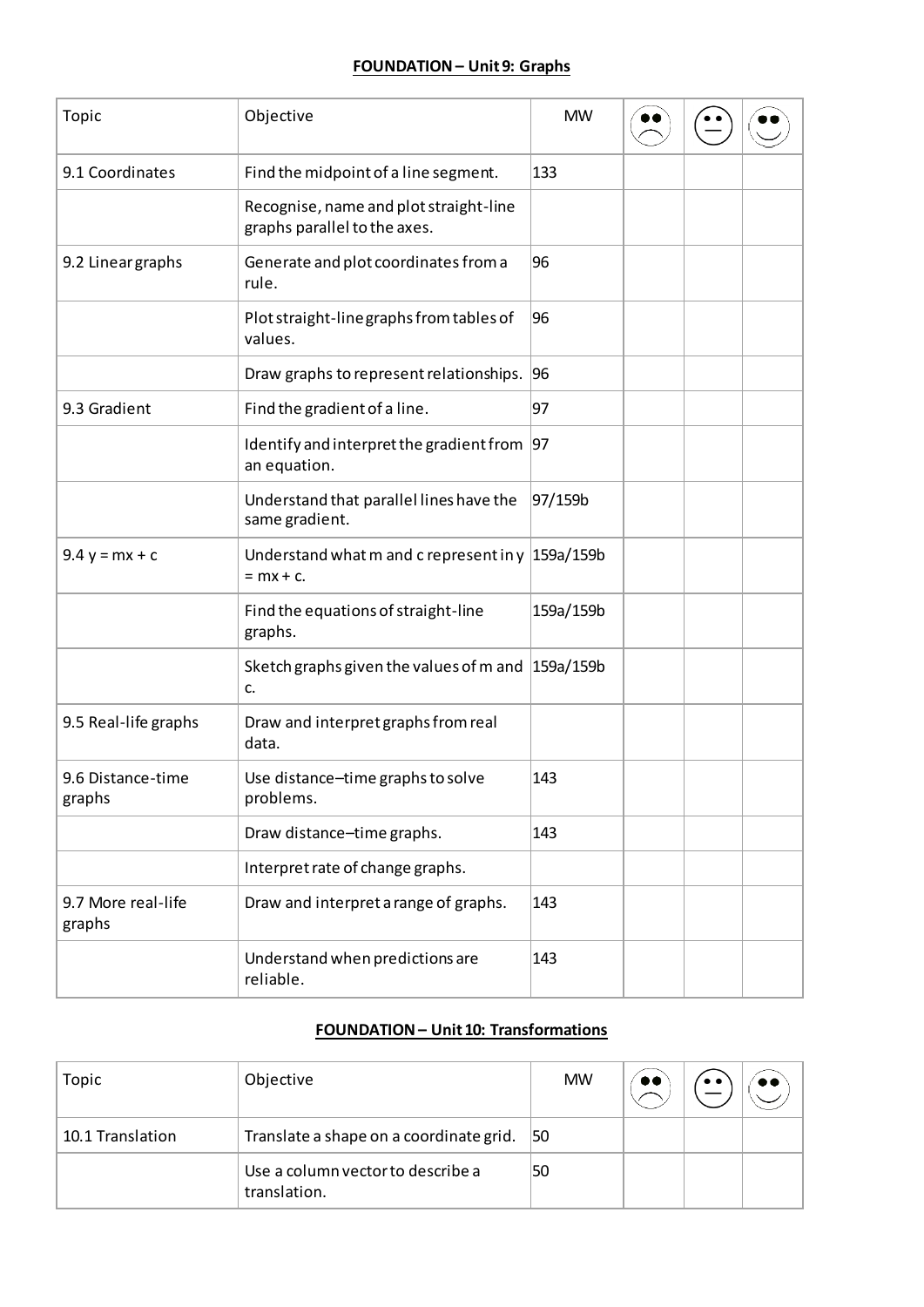| 10.2 Reflection                   | Draw a reflection of a shape in a mirror<br>line.         | 48  |  |
|-----------------------------------|-----------------------------------------------------------|-----|--|
|                                   | Draw reflections on a coordinate grid.                    | 48  |  |
|                                   | Describe reflections on a coordinate<br>grid.             | 48  |  |
| 10.3 Rotation                     | Rotate a shape on a coordinate grid.                      | 49  |  |
|                                   | Describe a rotation.                                      | 49  |  |
| 10.4 Enlargement                  | Enlarge a shape by a scale factor.                        | 148 |  |
|                                   | Enlarge a shape using a centre of<br>enlargement.         | 148 |  |
| 10.5 Describing<br>enlargements   | Identify the scale factor of an<br>enlargement.           | 148 |  |
|                                   | Find the centre of enlargement.                           | 148 |  |
|                                   | Describe an enlargement.                                  | 148 |  |
| 10.6 Combining<br>transformations | Transform shapes using more than one<br>transformation.   | 182 |  |
|                                   | Describe combined transformations of<br>shapes on a grid. | 182 |  |

# **FOUNDATION – Unit 11: Ratio and proportion**

| Topic                          | Objective                                                  | <b>MW</b> |  |  |
|--------------------------------|------------------------------------------------------------|-----------|--|--|
| 11.1 Writing ratios            | Use ratio notation.                                        | 38        |  |  |
|                                | Write a ratio in its simplest form.                        | 38        |  |  |
|                                | Solve problems using ratios.                               | 38        |  |  |
| 11.2 Using ratios 1            | Solve simple problems using ratios.                        | 38        |  |  |
| 11.3 Ratios and<br>measures    | Use ratios to convert between units.                       | 38        |  |  |
|                                | Write and use ratios for shapes and<br>their enlargements. | 38        |  |  |
| 11.4 Using ratios 2            | Divide a quantity into 2 parts in a given<br>ratio.        | 106       |  |  |
|                                | Divide a quantity into 3 parts in a given<br>ratio.        | 106       |  |  |
|                                | Solve word problems using ratios.                          | 106       |  |  |
| 11.5 Comparing using<br>ratios | Use ratios involving decimals.                             | 38        |  |  |
|                                | Compare ratios.                                            | 38        |  |  |
|                                | Solve ratio and proportion problems.                       | 38        |  |  |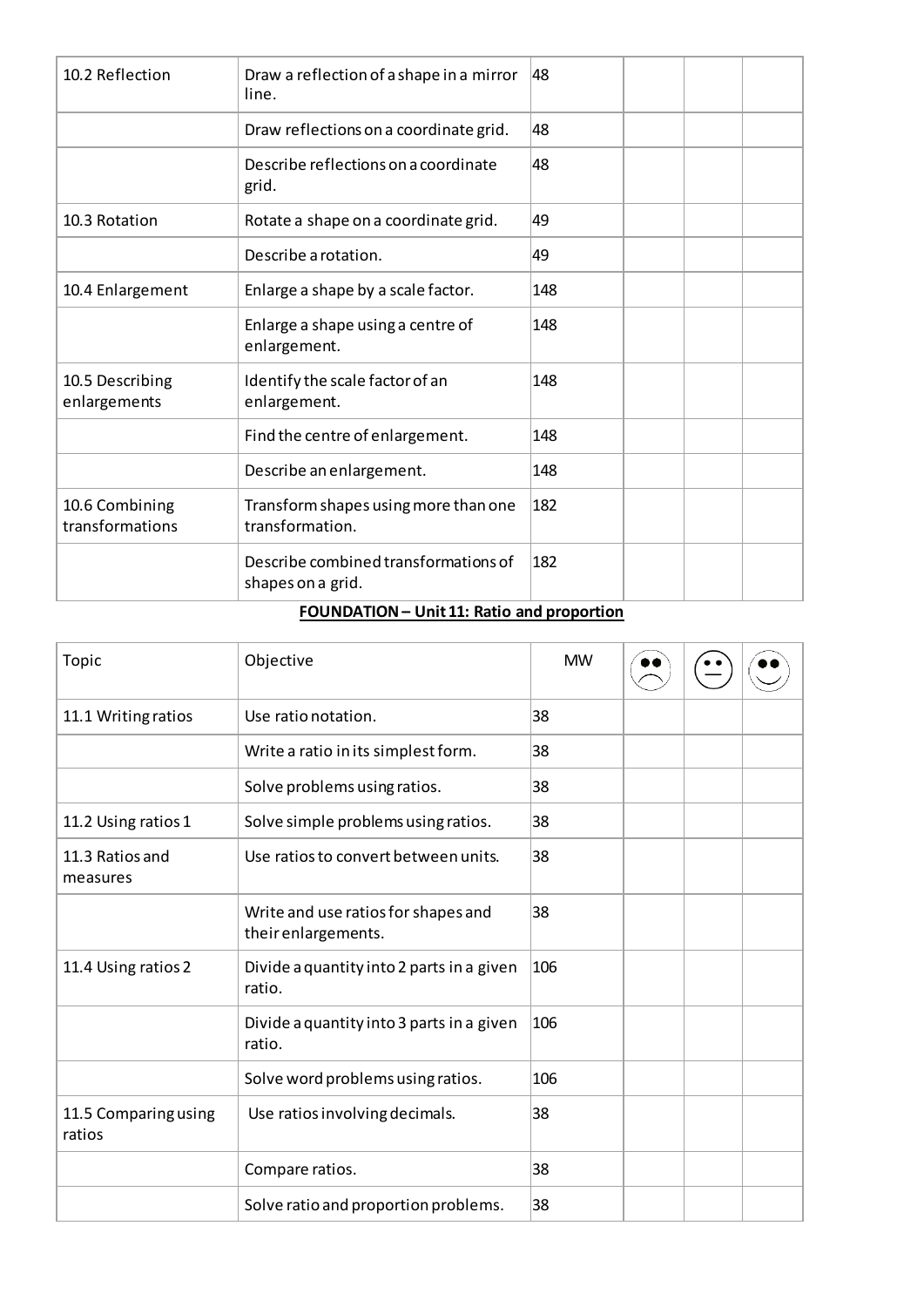| 11.6 Using proportion         | Use the unitary method to solve<br>proportion problems.         | 39/42 |  |  |
|-------------------------------|-----------------------------------------------------------------|-------|--|--|
|                               | Solve proportion problems in words.                             | 39/42 |  |  |
|                               | Work out which product is better value<br>for money.            | 39/42 |  |  |
| 11.7 Proportion and<br>graphs | Recognise and use direct proportion on<br>a graph.              | 107   |  |  |
|                               | Understand the link between the unit<br>ratio and the gradient. | 107   |  |  |
| 11.8 Proportion<br>problems   | Recognise different types of proportion. 42                     |       |  |  |
|                               | Solve word problems involving direct<br>and inverse proportion. | 42    |  |  |

## **FOUNDATION – Unit 12: Right-angled triangles**

| Topic                                    | Objective                                                                                | <b>MW</b>        |  |  |
|------------------------------------------|------------------------------------------------------------------------------------------|------------------|--|--|
| 12.1 Pythagoras'<br>theorem 1            | Understand Pythagoras' theorem.                                                          | 150b             |  |  |
|                                          | Calculate the length of the hypotenuse<br>in a right-angled triangle.                    | 150 <sub>b</sub> |  |  |
|                                          | Solve problems using Pythagoras'<br>theorem.                                             | 150 <sub>b</sub> |  |  |
| 12.2 Pythagoras'<br>theorem <sub>2</sub> | Calculate the length of a line segment<br>AB.                                            | 150b             |  |  |
|                                          | Calculate the length of a shorter side in<br>a right-angled triangle.                    | 150b             |  |  |
| 12.3 Trigonometry: the<br>sine ratio 1   | Understand and recall the sine ratio in<br>right-angled triangles.                       | 168              |  |  |
|                                          | Use the sine ratio to calculate the<br>length of a side in a right-angled<br>triangle.   | 168              |  |  |
|                                          | Use the sine ratio to solve problems.                                                    | 168              |  |  |
| 12.4 Trigonometry: the<br>sine ratio 2   | Use the sine ratio to calculate an angle<br>in a right-angled triangle.                  | 168              |  |  |
|                                          | Use the sine ratio to solve problems.                                                    | 168              |  |  |
| 12.5 Trigonometry: the<br>cosine ratio   | Understand and recall the cosine ratio<br>in right-angled triangles.                     | 168              |  |  |
|                                          | Use the cosine ratio to calculate the<br>length of a side in a right-angled<br>triangle. | 168              |  |  |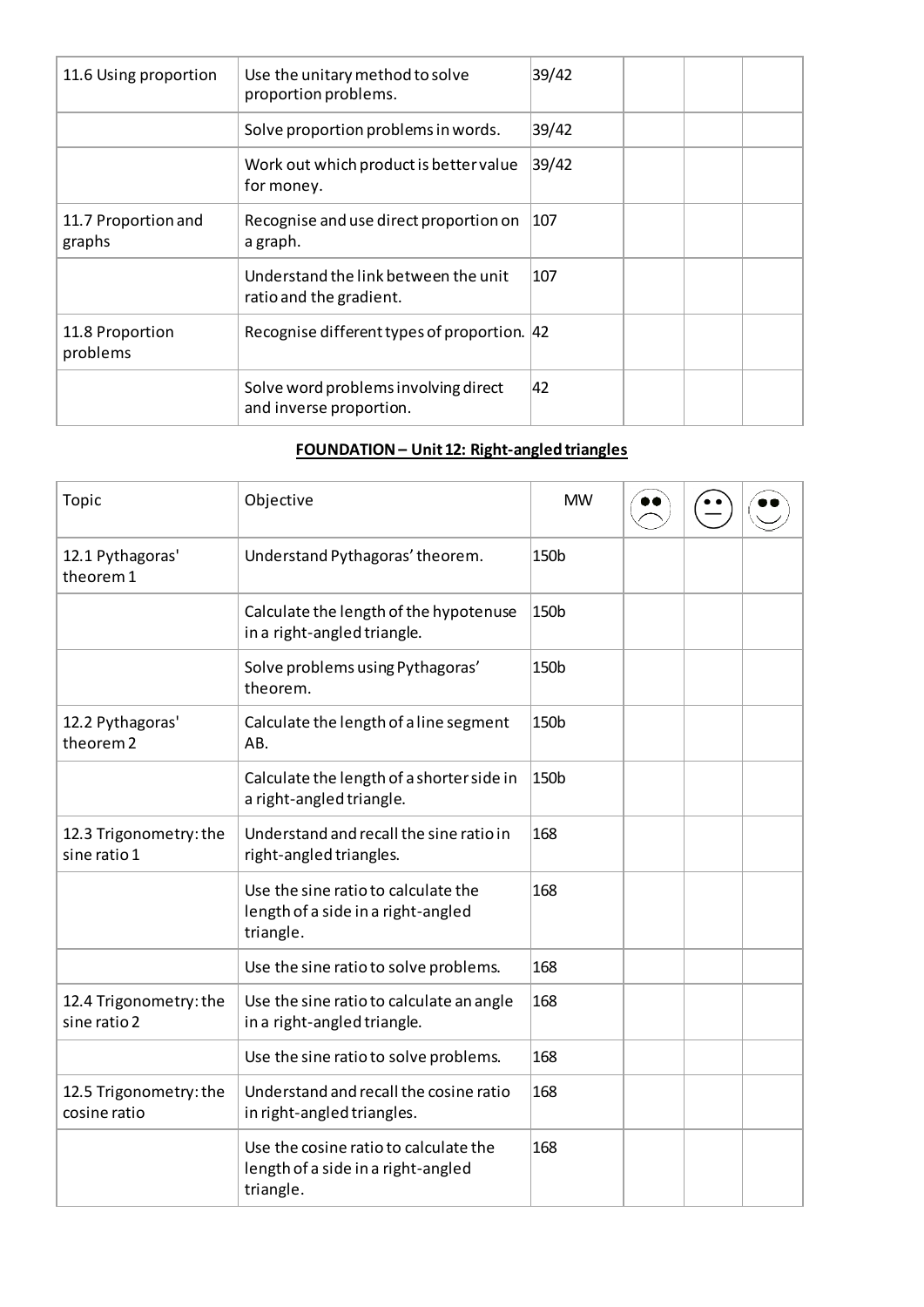|                                                          | Use the cosine ratio to calculate an<br>angle in a right-angled triangle.             | 168 |  |  |
|----------------------------------------------------------|---------------------------------------------------------------------------------------|-----|--|--|
|                                                          | Use the cosine ratio to solve problems.                                               | 168 |  |  |
| 12.6 Trigonometry: the<br>tangent ratio                  | Understand and recall the tangent ratio<br>in right-angled triangles.                 | 168 |  |  |
|                                                          | Use the tangent ratio to calculate the<br>length of a side in a right-angled triangle | 168 |  |  |
|                                                          | Use the tangent ratio to calculate an<br>angle in a right-angled triangle.            | 168 |  |  |
|                                                          | Solve problems using an angle of<br>elevation or depression.                          | 168 |  |  |
| 12.7 Finding lengths<br>and angles using<br>trigonometry | Understand and recall trigonometric<br>ratios in right-angled triangles.              | 168 |  |  |
|                                                          | Use trigonometric ratios to solve<br>problems.                                        | 168 |  |  |
|                                                          | Know the exact values of the sine,<br>cosine and tangent of some angles.              | 168 |  |  |

## **FOUNDATION – Unit 13: Probability**

| Topic                            | Objective                                                       | <b>MW</b> |  |  |
|----------------------------------|-----------------------------------------------------------------|-----------|--|--|
| 13.1 Calculating<br>probability  | Calculate simple probabilities from<br>equally likely events.   | 14/59     |  |  |
|                                  | Understand mutually exclusive and<br>exhaustive outcomes        | 60        |  |  |
| 13.2 Two events                  | Use two-way tables to record the<br>outcomes from two events.   | 61        |  |  |
|                                  | Work out probabilities from sample<br>space diagrams.           | 69/126    |  |  |
| 13.3 Experimental<br>probability | Find and interpret probabilities based<br>on experimental data. | 125       |  |  |
|                                  | Make predictions from experimental<br>data.                     | 125       |  |  |
| 13.4 Venn diagrams               | Use Venn diagrams to work out<br>probabilities.                 | 185       |  |  |
|                                  | Understand the language of sets and<br>Venn diagrams.           | 127a/127b |  |  |
| 13.5 Tree diagrams               | Use frequency trees and tree diagrams.                          | 57/175    |  |  |
|                                  | Work out probabilities using tree<br>diagrams.                  | 175       |  |  |
|                                  | Understand independent events.                                  | 175       |  |  |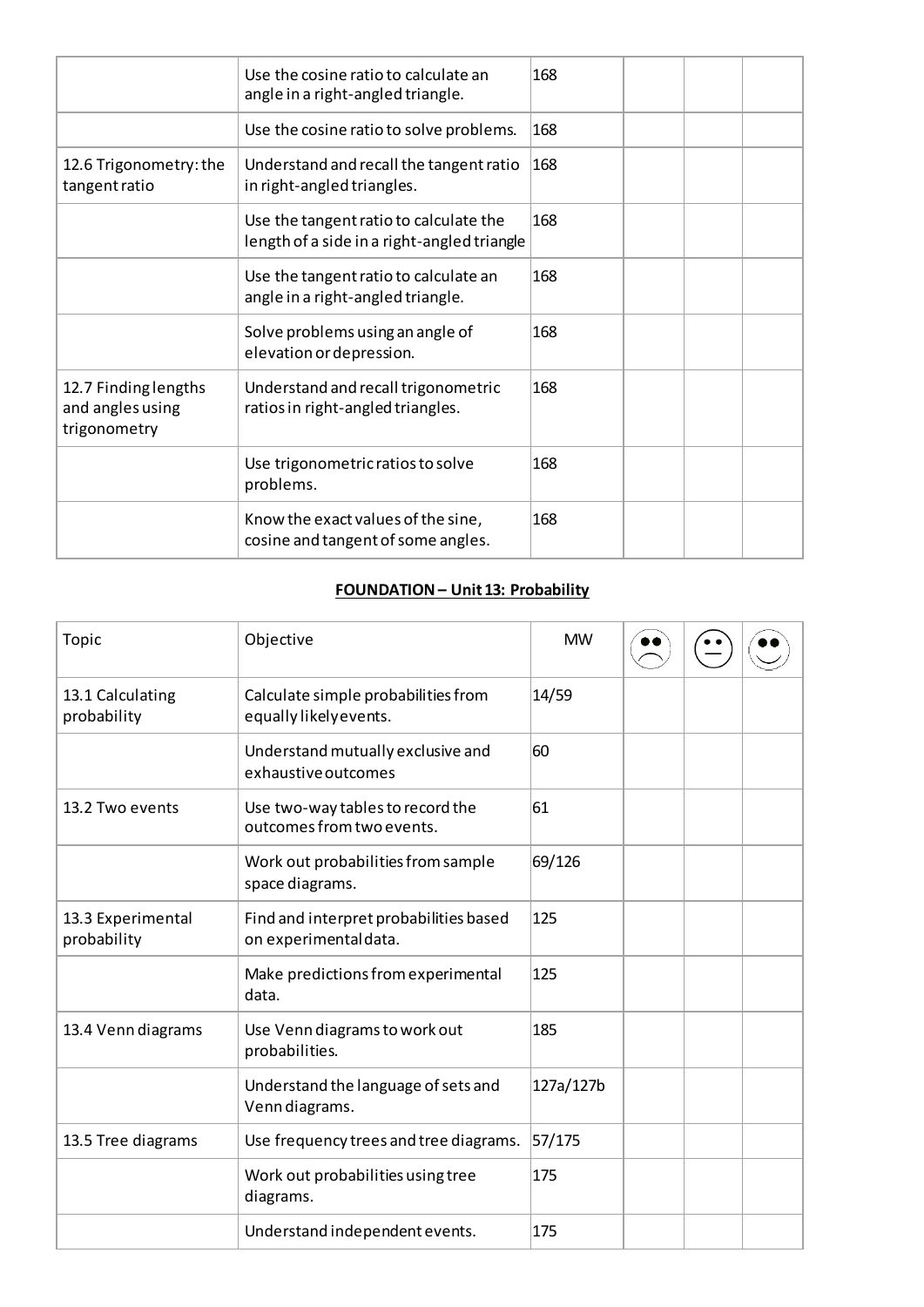| 13.6 More tree<br>diagrams | Understand when events are not<br>independent.                           | 204 |  |  |
|----------------------------|--------------------------------------------------------------------------|-----|--|--|
|                            | Solve probability problems involving<br>events that are not independent. | 204 |  |  |

# **FOUNDATION – Unit 14: Multiplicative reasoning**

| Topic                                 | Objective                                                                                     | <b>MW</b>     |  |  |
|---------------------------------------|-----------------------------------------------------------------------------------------------|---------------|--|--|
| 14.1 Percentages                      | Calculate a percentage profit or loss.                                                        | 109           |  |  |
|                                       | Express a given number as a percentage<br>of another in more complex situations.              | 88/89         |  |  |
|                                       | Find the original amount given the final<br>amount after a percentage increase or<br>decrease | 110           |  |  |
| 14.2 Growth and decay                 | Find an amount after repeated<br>percentage change.                                           | 86/87/108/164 |  |  |
|                                       | Solve growth and decay problems.                                                              | 108/164       |  |  |
| 14.3 Compound<br>measures             | Solve problems involving compound<br>measures.                                                | 142           |  |  |
| 14.4 Distance, speed<br>and time      | Convert between metric speed<br>measures.                                                     | 112           |  |  |
|                                       | Calculate average speed, distance and<br>time.                                                | 142           |  |  |
|                                       | Use formulae to calculate speed and<br>acceleration.                                          | 142           |  |  |
| 14.5 Direct and inverse<br>proportion | Use ratio and proportion in measures<br>and conversions.                                      | 199           |  |  |
|                                       | Use inverse proportions.                                                                      | 199           |  |  |

# **FOUNDATION – Unit 15: Constructions, loci and bearings**

| Topic                        | Objective                                                   | <b>MW</b> | $\bullet\bullet$ |  |
|------------------------------|-------------------------------------------------------------|-----------|------------------|--|
| 15.1 3D solids               | Recognise 3D shapes and their<br>properties.                |           |                  |  |
|                              | Describe 3D shapes using the correct<br>mathematical words. |           |                  |  |
|                              | Understand the 2D shapes that make up<br>3D objects.        |           |                  |  |
| 15.2 Plans and<br>elevations | Identify and sketch planes of symmetry<br>of 3D shapes.     |           |                  |  |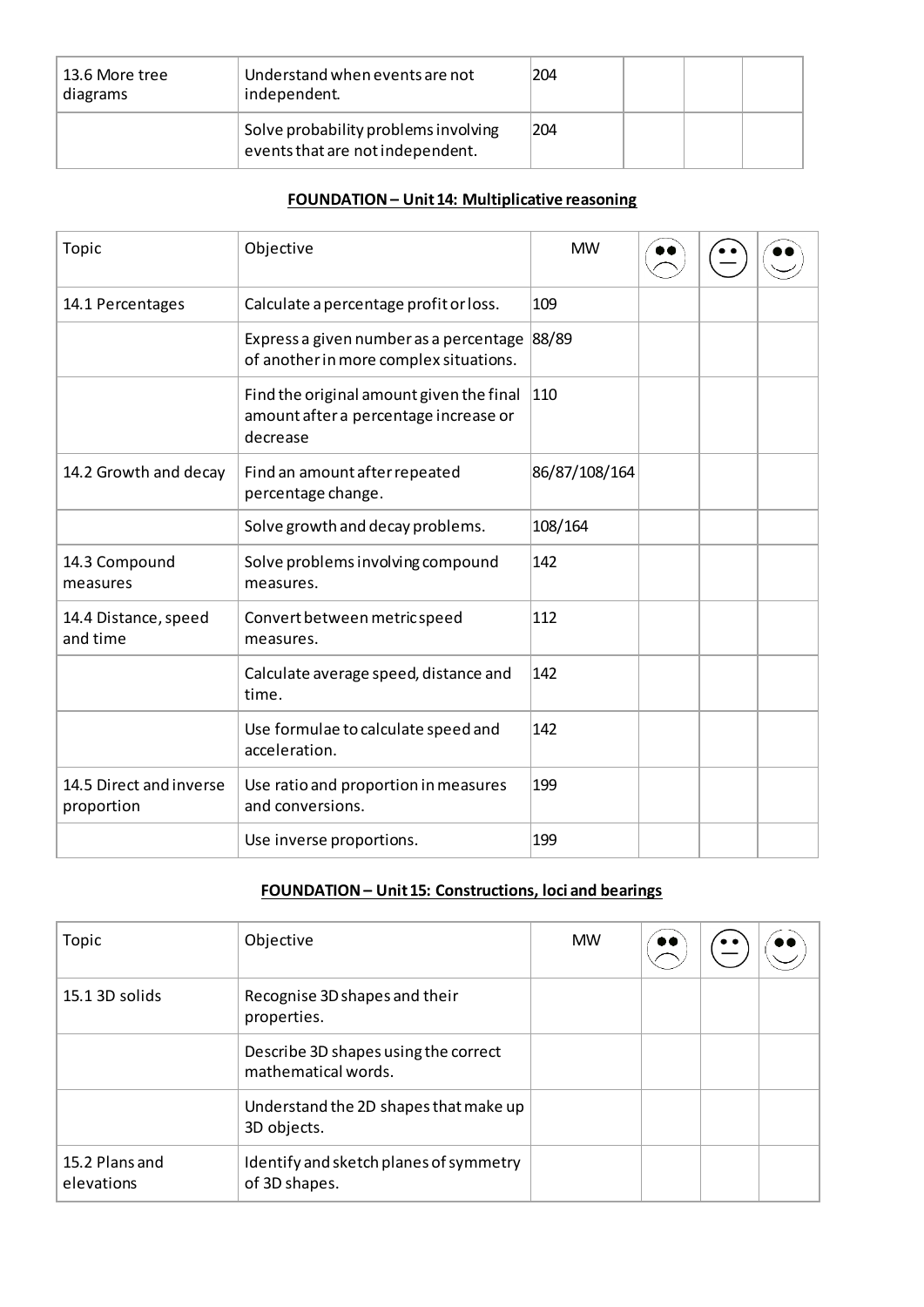|                                 | Understand and draw plans and<br>elevations of 3D shapes.                                | 51            |  |  |
|---------------------------------|------------------------------------------------------------------------------------------|---------------|--|--|
|                                 | Sketch 3D shapes based on their plans<br>and elevations.                                 | 51            |  |  |
| 15.3 Accurate drawings<br>1     | Make accurate drawings of triangles<br>using a ruler, protractor and compasses.          | 47/147        |  |  |
|                                 | Identify SSS, ASA, SAS and RHS triangles<br>as unique from a given description.          | 166           |  |  |
|                                 | Identify congruent triangles                                                             | 166           |  |  |
| 15.4 Scale drawings and<br>maps | Draw diagrams to scale.                                                                  | 38            |  |  |
|                                 | Correctly interpret scales in real-life<br>contexts.                                     | 38            |  |  |
|                                 | Use scales on maps and diagrams to<br>work out lengths and distances.                    | 38            |  |  |
|                                 | Know when to use exact measurements 38<br>and estimations on scale drawings and<br>maps. |               |  |  |
|                                 | Draw lengths and distances correctly on 38<br>given scale drawings.                      |               |  |  |
| 15.5 Accurate drawings<br>2     | Accurately draw angles and 2D shapes<br>using a ruler, protractor and compasses.         | 47/147        |  |  |
|                                 | Construct a polygon inside a circle.                                                     |               |  |  |
|                                 | Recognise nets and make accurate<br>drawings of nets of common 3D objects.               | 44            |  |  |
| 15.6 Constructions              | Draw accurately using rulers and<br>compasses.                                           | 145/146a/146b |  |  |
|                                 | Bisect angles and lines using rulers and<br>compasses.                                   | 145/146a/146b |  |  |
| 15.7 Loci and regions           | Draw loci for the path of points that<br>follow a given rule.                            | 165           |  |  |
|                                 | Identify regions bounded by loci to<br>solve practical problems.                         | 165           |  |  |
| 15.8 Bearings                   | Find and use three-figure bearings.                                                      | 124           |  |  |
|                                 | Use angles at parallel lines to work out<br>bearings.                                    | 124           |  |  |
|                                 | Solve problems involving bearings and<br>scale diagrams.                                 | 124           |  |  |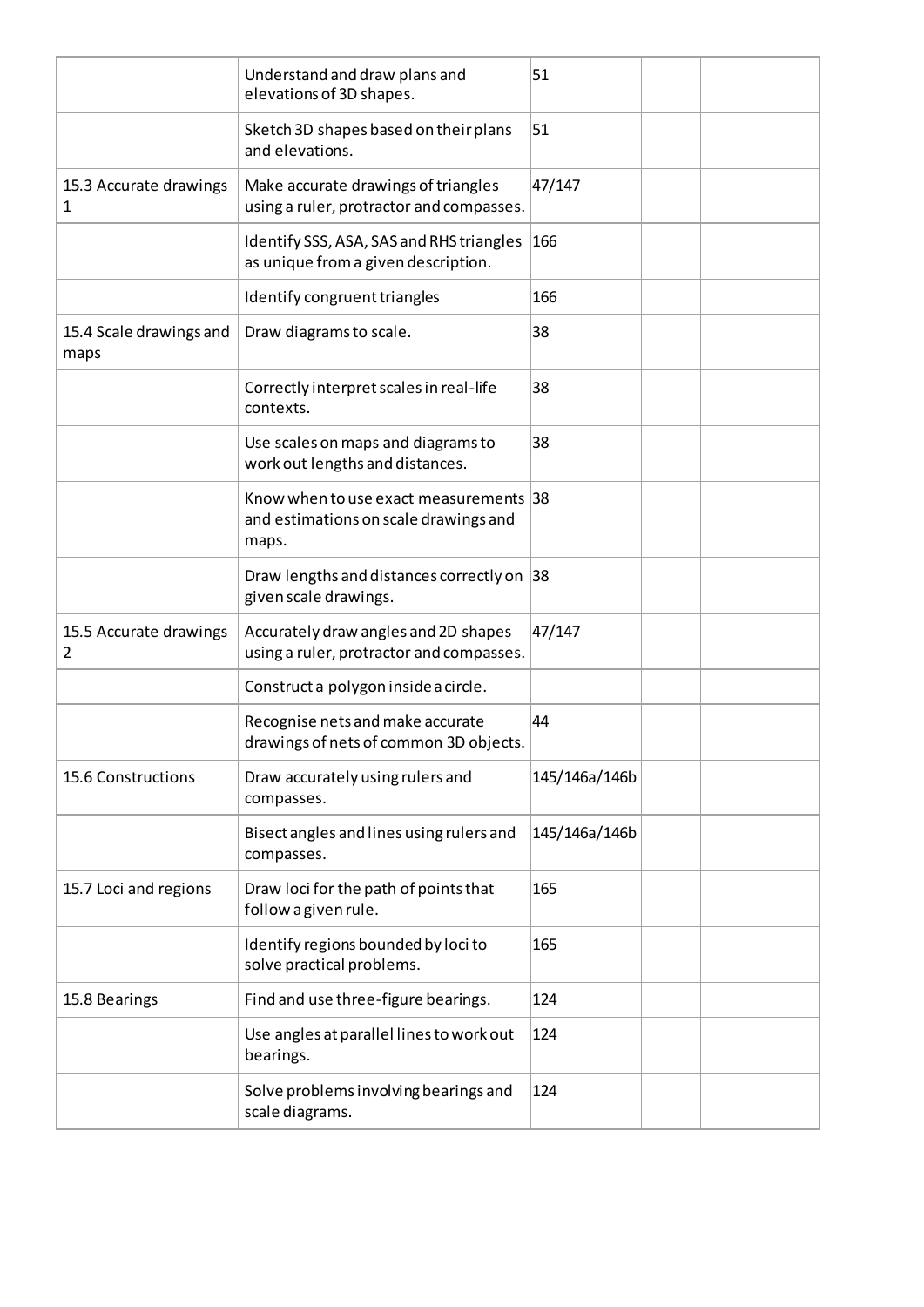## **FOUNDATION – Unit 16: Quadratic equations and graphs**

| Topic                                             | Objective                                                      | <b>MW</b> |  |  |
|---------------------------------------------------|----------------------------------------------------------------|-----------|--|--|
| 16.1 Expanding double<br>brackets                 | Multiply double brackets.                                      | 134b      |  |  |
|                                                   | Recognise quadratic expressions.                               | 134b      |  |  |
|                                                   | Square single brackets.                                        | 134b      |  |  |
| 16.2 Plotting quadratic<br>graphs                 | Plot graphs of quadratic functions.                            | 98        |  |  |
|                                                   | Recognise a quadratic function.                                | 98        |  |  |
|                                                   | Use quadratic graphs to solve problems. 98                     |           |  |  |
| 16.3 Using quadratic<br>graphs                    | Solve quadratic equations $ax2 + bx + c =$<br>0 using a graph. | 98/160    |  |  |
|                                                   | Solve quadratic equations $ax2 + bx + c =$<br>k using a graph. | 98/160    |  |  |
| 16.4 Factorising<br>quadratic expressions         | Factorising quadratic expressions                              | 157/158   |  |  |
| 16.5 Solving quadratic<br>equations algebraically | Solving quadratic expressions<br>algebraically                 | 157/158   |  |  |

## **FOUNDATION – Unit 17: Perimeter, area and volume 2**

| Topic                               | Objective                                                                | <b>MW</b> |  |  |
|-------------------------------------|--------------------------------------------------------------------------|-----------|--|--|
| 17.1 Circumference of a<br>circle 1 | Calculate the circumference of a circle.                                 | 118       |  |  |
|                                     | Solve problems involving the<br>circumference of a circle.               | 118       |  |  |
| 17.2 Circumference of a<br>circle 2 | Calculate the circumference and radius<br>of a circle.                   | 118       |  |  |
|                                     | Work out percentage error intervals.                                     | 155       |  |  |
| 17.3 Area of a circle               | Work out the area of a circle.                                           | 117       |  |  |
|                                     | Work out the radius or diameter of a<br>circle.                          | 117       |  |  |
|                                     | Solve problems involving the area of a<br>circle.                        | 117       |  |  |
|                                     | Give answers in terms of $\pi$ .                                         | 117       |  |  |
| 17.4 Semicircles and<br>sectors     | Understand and use maths language for 117/167<br>circles and perimeters. |           |  |  |
|                                     | Work out areas of semicircles and<br>quarter circle and perimeters.      | 117/167   |  |  |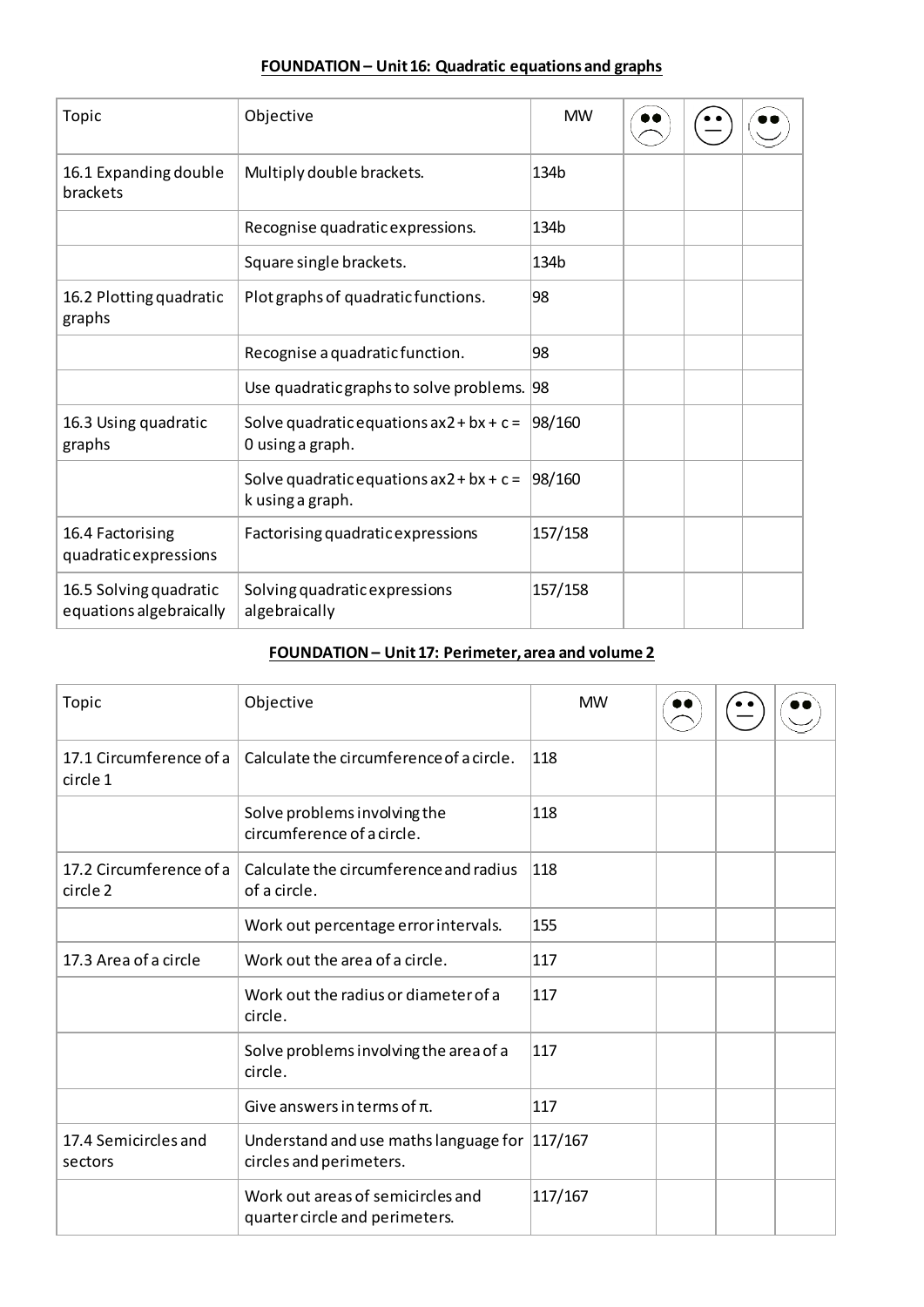|                                           | Solve problems involving sectors of<br>circles.                | 117/167         |  |  |
|-------------------------------------------|----------------------------------------------------------------|-----------------|--|--|
| 17.5 Composite 2D<br>shapes and cylinders | Solve problems involving areas and<br>perimeters of 2D shapes. | 117/118/119     |  |  |
|                                           | Work out the volume and surface area<br>of cylinders.          | 117/118/119     |  |  |
| 17.6 Pyramids and<br>cones                | Work out the volume of a pyramid.                              | 170             |  |  |
|                                           | Work out the surface area of a pyramid.                        | 170             |  |  |
|                                           | Work out the volume of a cone.                                 | 171             |  |  |
|                                           | Work out the surface area of a cone.                           | 171             |  |  |
| 17.7 Spheres and<br>composite solids      | Work out the volume of a sphere.                               | 169             |  |  |
|                                           | Work out the surface area of a sphere.                         | 169             |  |  |
|                                           | Work out the volume and surface area<br>of composite solids.   | 119/170/171/169 |  |  |

# **FOUNDATION – Unit 18: Fractions, indices and standard form**

| Topic                                             | Objective                                                                         | <b>MW</b> |  |  |
|---------------------------------------------------|-----------------------------------------------------------------------------------|-----------|--|--|
| 18.1 Multiplying and<br>dividing fractions        | Multiply and divide mixed numbers and<br>fractions.                               | 73/74     |  |  |
| 18.2 The laws of indices                          | To know and use the laws of indices.                                              | 131       |  |  |
| 18.3 Writing large<br>numbers in standard<br>form | Write large numbers in standard form.                                             | 83        |  |  |
|                                                   | Convert large numbers from standard<br>form into ordinary numbers.                | 83        |  |  |
| 18.4 Writing small<br>numbers in standard<br>form | Write small numbers in standard form.                                             | 83        |  |  |
|                                                   | Convert numbers from standard form<br>with negative powers of ordinary<br>numbers | 83        |  |  |
| 18.5 Calculating with<br>standard form            | To multiply and divide numbers in<br>standard form.                               | 83        |  |  |
|                                                   | To add and subtract numbers in<br>standard form.                                  | 83        |  |  |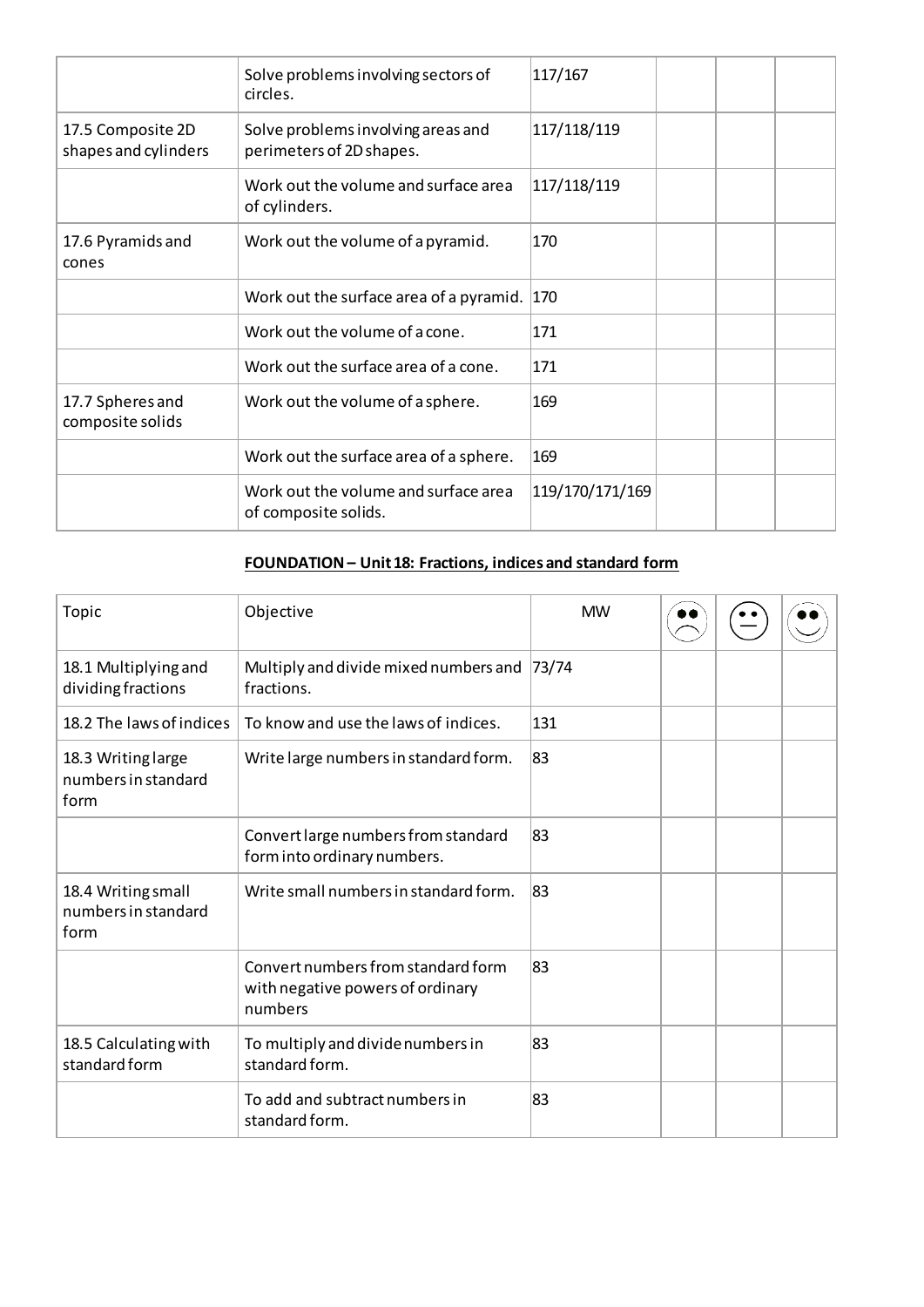## **FOUNDATION – Unit 19: Congruence, similarity and vectors**

| Topic                              | Objective                                         | <b>MW</b> |  |  |
|------------------------------------|---------------------------------------------------|-----------|--|--|
| 19.1 Similarity and<br>enlargement | Understand similarity.                            | 144       |  |  |
|                                    | Use similarity to solve angle problems.           | 144       |  |  |
| 19.2 More similarity               | Find the scale factor of an enlargement.          | 144       |  |  |
|                                    | Use similarity to solve problems.                 | 144       |  |  |
| 19.3 Using similarity              | Understand the similarity of regular<br>polygons. | 144       |  |  |
|                                    | Calculate perimeters of similar shapes.           | 144       |  |  |
| 19.4 Congruence 1                  | Recognise congruent shapes.                       | 12b/166   |  |  |
|                                    | Use congruence to work out unknown<br>angles.     | 12b/166   |  |  |
| 19.5 Congruence 2                  | Use congruence to work out unknown<br>sides.      | 12b/166   |  |  |
| 19.6 Vectors 1                     | Add and subtract vectors.                         | 174       |  |  |
|                                    | Find the resultant of two vectors.                | 174       |  |  |
| 19.7 Vectors 2                     | Subtract vectors.                                 | 174       |  |  |
|                                    | Find multiples of a vector.                       | 174       |  |  |

## **FOUNDATION – Unit 20: More algebra**

| Topic                                                   | Objective                                                  | <b>MW</b> |  |  |
|---------------------------------------------------------|------------------------------------------------------------|-----------|--|--|
| 20.1 Graphs of cubic<br>and reciprocal functions        | Draw and interpret graphs of cubic<br>functions.           | 161       |  |  |
|                                                         | Draw and interpret graphs of $y = 1/x$ .                   | 161       |  |  |
| 20.2 Non-linear graphs                                  | Draw and interpret non-linear graphs to<br>solve problems. |           |  |  |
| 20.3 Solving<br>simultaneous equations<br>graphically   | Solve simultaneous equations by<br>drawing a graph.        | 140       |  |  |
|                                                         | Write and solve simultaneous<br>equations.                 | 140       |  |  |
| 20.4 Solving<br>simultaneous equations<br>algebraically | Solve simultaneous equations<br>algebraically.             | 162       |  |  |
| 20.5 Rearranging<br>formulae                            | Change the subject of a formula.                           | 136       |  |  |